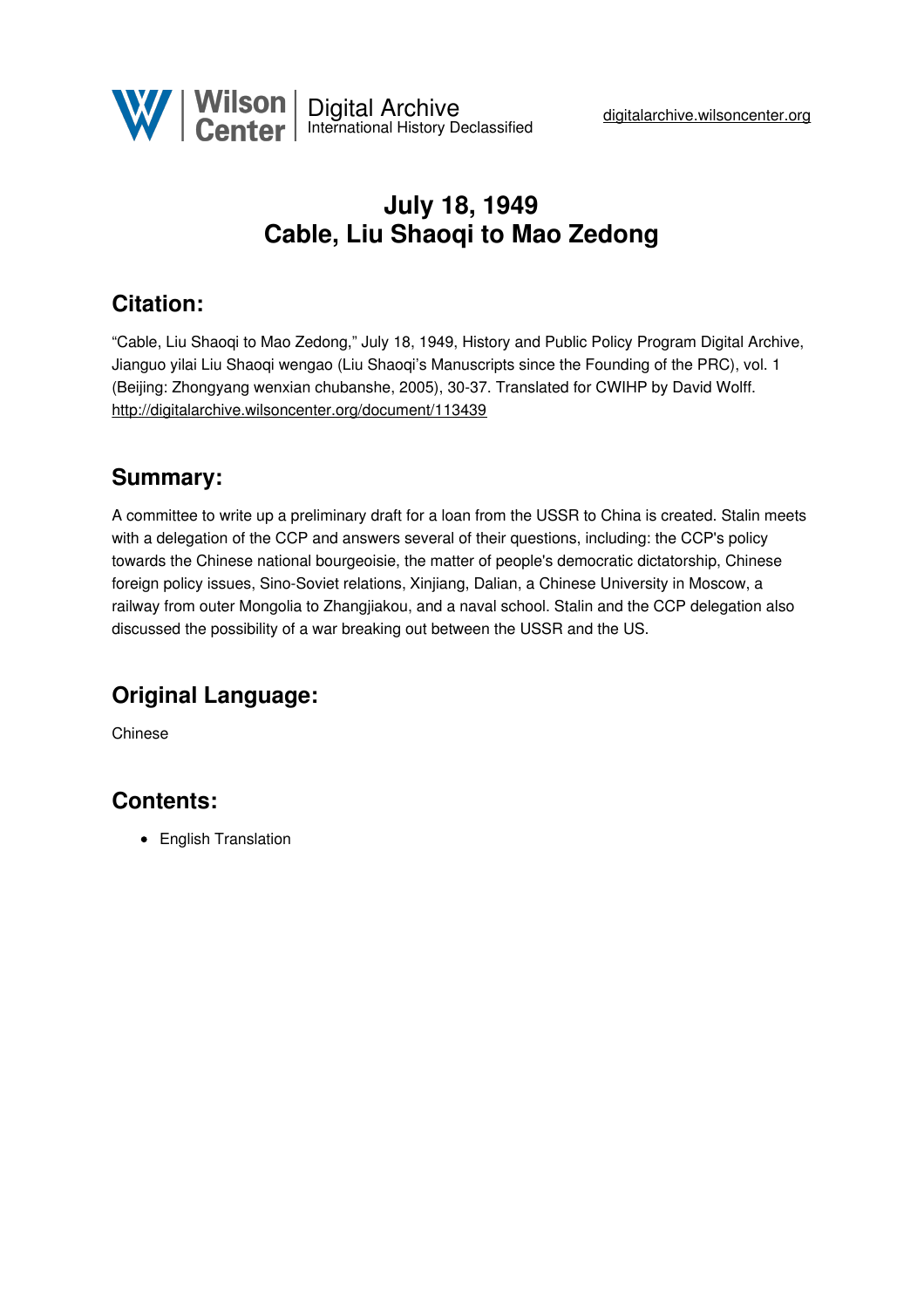A Telegram about the Meeting of Stalin with the Chinese Communist Party's Delegation (18 July 1949)

To the Center, to Chairman Mao:

I. After we had sent the Soviet Party Center's Stalin a written report and some other materials, on 11 July at 10 p.m. the Soviet Party's Politburo met in the Kremlin. We [Liu Shaoqi, Gao Gang, and Wang Jiaxiang] and Kovalev took part with Shi Zhe translating. [Others present were] Stalin, Molotov, Malenkov, [Lavrentii] Beria, Mikoyan, [Lazar] Kaganovich, [Nikolai] Bulganin, [Nikolai] Shvernik, [Vasilii] Sokolovskii, intelligence heads, and admirals. First Stalin explained that several of the Politburo members had already left for vacations and that several military men would participate, since the Chinese delegation's report had touched on military issues. Then Stalin asked us: Do you have your own naval officers? Does the airforce have its own pilots? Does each province have a provincial government? Is each provincial government and regional government like the northeast obeying the future central government? Does the future central government have the right to approve and dismiss the main personnel of provincial and regional governments? With Mao Zedong as the central government's chairman, is "chairman" the same as "president" [?] What is the nature of the relations between the chairman and the cabinet? He also asked about bureaucratic capital? Would comprador<sup>1</sup> capital be included in bureaucratic capital? After we had answered every question, Stalin started to explain about the Chinese national bourgeoisie and answered all the questions we had raised in our report. At the end, at our request, he explained the present international situation. The other comrades spoke very little and the mood was completely serious. After the meeting Stalin asked if we were comfortable and everyone watched four movies that had been picked by Stalin. He gave a running commentary as we watched the movies.

II. During the meeting a committee to draft a loan agreement was constituted with Mikoyan and Kovalev participating on the Soviet side and we three on the Chinese side. We decided to have Gao Gang sign the loan agreement in the name of the Northeast Government, since the Soviet side considered this an appropriate procedure. They will now send it to the Supreme Soviet for approval and we can collect the loan at an early date. Below is a summary report of Stalin's oral answers to the questions we asked in our report [to him].

a. Regarding the CCP's policy towards the Chinese national bourgeoisie

Stalin said: The point of view that considers cooperation between you and the Chinese national bourgeoisie as the way of drawing them into the government is correct. The Chinese national bourgeoisie is not the same as the East European and German bourgeoisie, which cooperated with Hitler during the war, tarnishing itself, and were forced to leave with Hitler. They settled down in their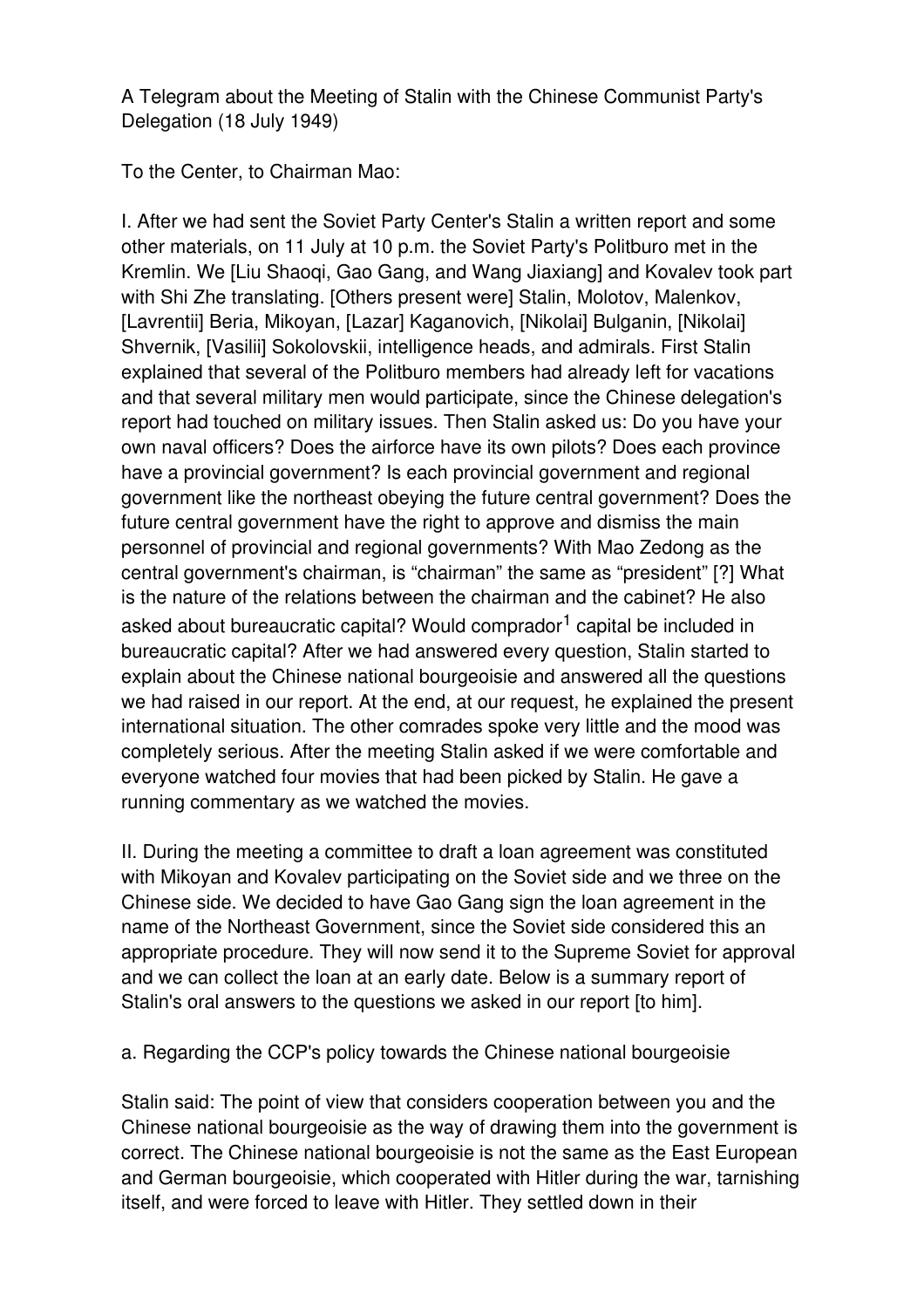enterprises, so in the period after the defeat of Hitler, all these countries focused on was their enterprises, and not on themselves. But the Chinese national bourgeoisie is different. They did not surrender to Japan during the war. So they didn't have to retreat with the Japanese. After the defeat of Japan, a part of this group supported Jiang Jieshi to get American recognition and support. But the Chinese-American Trade and Shipping Convention was extremely unfair, a big attack on the Chinese national bourgeoisie, which found itself dependent both in trade and in shipping. Therefore, the Chinese national bourgeoisie is against the US and Jiang Jieshi, against the relations between the US and Jiang Jieshi. That the Chinese Communist Party is using this anti-American feeling in order to establish a comparatively long-term cooperative tie with the Chinese national bourgeoisie is a correct policy. It is necessary to get the Chinese national bourgeoisie to stand in the anti-imperialist camp. You should undertake some kind of policy that is good for the national bourgeoisie, such as protective tariffs, preventing any imperialist goods from entering China, profitable for the national capitalists, while also giving infant national industry a chance to develop. This is a second advantage. After the October Revolution in Russia almost all the private capitalist enterprises were confiscated, while a [state] monopoly on foreign trade was introduced. In China, at the present time, it is very difficult to resist a trade monopoly, but we should institute a protective tariff policy.

The contradictions between the soviets and the capitalists is an objective (keguan) one, strikes can take place. For now we do not want to broaden the conflict between the soviets and the capitalists, but labor conflict is what might cause us trouble in our cooperation with the bourgeoisie. In order to prevent labor conflict from ruining our cooperation with the bourgeoisie, we should push for an agreement between the bourgeoisie and the workers. This agreement should protect workers' rights and we must persuade the capitalists to become civilized capitalists who take care of their workers. Such an agreement would allow cooperation between the capitalists and us to go on for a while.

#### b. Regarding the matter of people's democratic dictatorship

Stalin said: Your implementation of a people's democratic dictatorship system of government is correct. Your citing Stalin's 1926 statement to the effect that "China's future revolutionary sovereignty will emphasize anti-imperialism" is also correct. After we had answered the questions about the central government's Chairman group and the relationship between the Chairman group and the cabinet (to the effect that, the Chairman's group is a collective presidency and the cabinet serves the Chairman's group as the central government's executive organ), Stalin said: It is possible that this system is very suitable to present-day China. When we answered the questions about whether each regional (for example, the northeast) and provincial government obeyed the central government and whether the central government had the right to approve or dismiss each regional or provincial government's choices of leaders, Stalin said: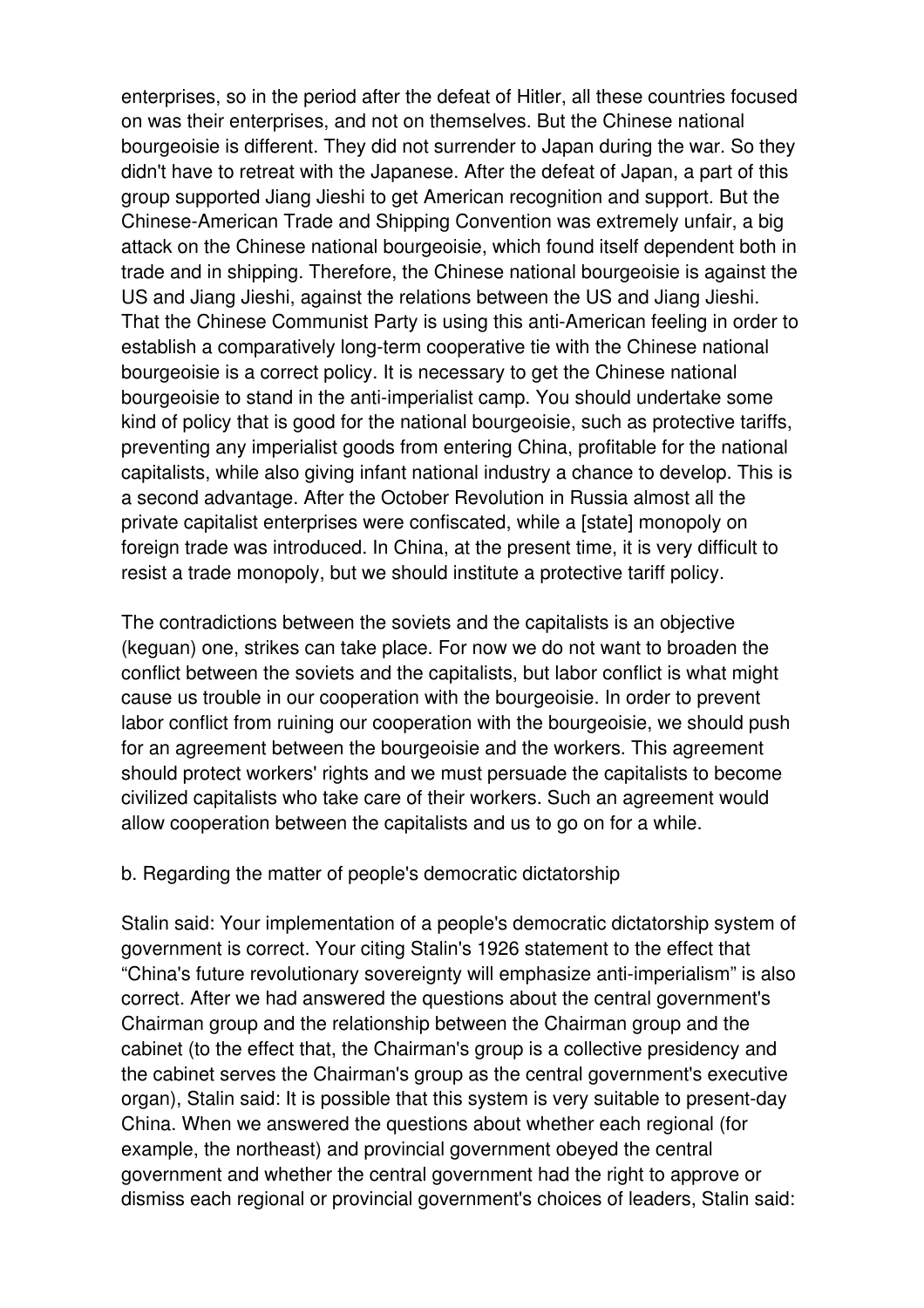Your present point of view of avoiding excesses in carrying out central collectivism is correct. That is to say, on the condition that the local governments are obeying the central government, it is not necessary to implement excessive central collectivism. But Stalin pays much attention to the possibility of splits between the local and central governments. Furthermore, in the report we had not mentioned the comprador bourgeoisie, so Stalin asked if comprador capital was or was not included in bureaucratic capital. It seems that he is paying great attention not to mix up the comprador bourgeoisie and the [Chinese] national bourgeoisie.

### c. Regarding foreign policy issues

Stalin considers the foreign policy principles we mentioned in our report to be correct. These principles are the conflict with imperialist countries and cooperation with the Soviet Union and each new democratic country; making use of contradictions within capitalist countries; developing China's trade and commerce with all countries, in particular with the Soviet Union and the countries of Eastern Europe. Regarding the investments and enterprises in China of various imperialist countries, Stalin said: You can use the labor laws. Require each foreign enterprise to implement the labor laws strictly as a method for struggling with them. At the present, you don't want to expropriate the Chinese affairs of each imperialism, don't rush (bumang) into taking any other measures, wait a bit and see what happens. As to the question of whether we should strive for all of the imperialist countries to recognize China's new government, Stalin said: You should not rush into demanding recognition from all the imperialist countries, while you increase your observations, grasp the situation, see how they express themselves. You have a really good magic weapon (fabao), which is that imperialism wants to do business (maimai) with you. The imperialist countries' economic crisis has already begun. I think the powers could quickly decide to try and recognize you. You can first do good business with them and then discuss the recognition issue.

### d. Regarding Chinese-Soviet relations

Stalin said: As soon as the Chinese government is established, the Soviet Union will immediately recognize you. Regarding the Sino-Soviet Treaty, he said: There was already a statement about this in the exchange of cables with Mao Zedong, saying that this treaty is unequal, that it can't be otherwise, since the treaty was made with the Guomindang at that time. There are a lot of American soldiers in Japan; Jiang Jieshi is also collaborating with the Americans. The Soviet troops in Port Arthur [Lushun] prevent them having the freedom of action to make use of armed force; they protect the Soviet Union and at the same time, they also protect the interests of the Chinese Revolution. At the present time, the Soviet Communist Party has already decided to conclude a peace treaty with Japan. After the Americans remove their troops from Japan, the Soviet Union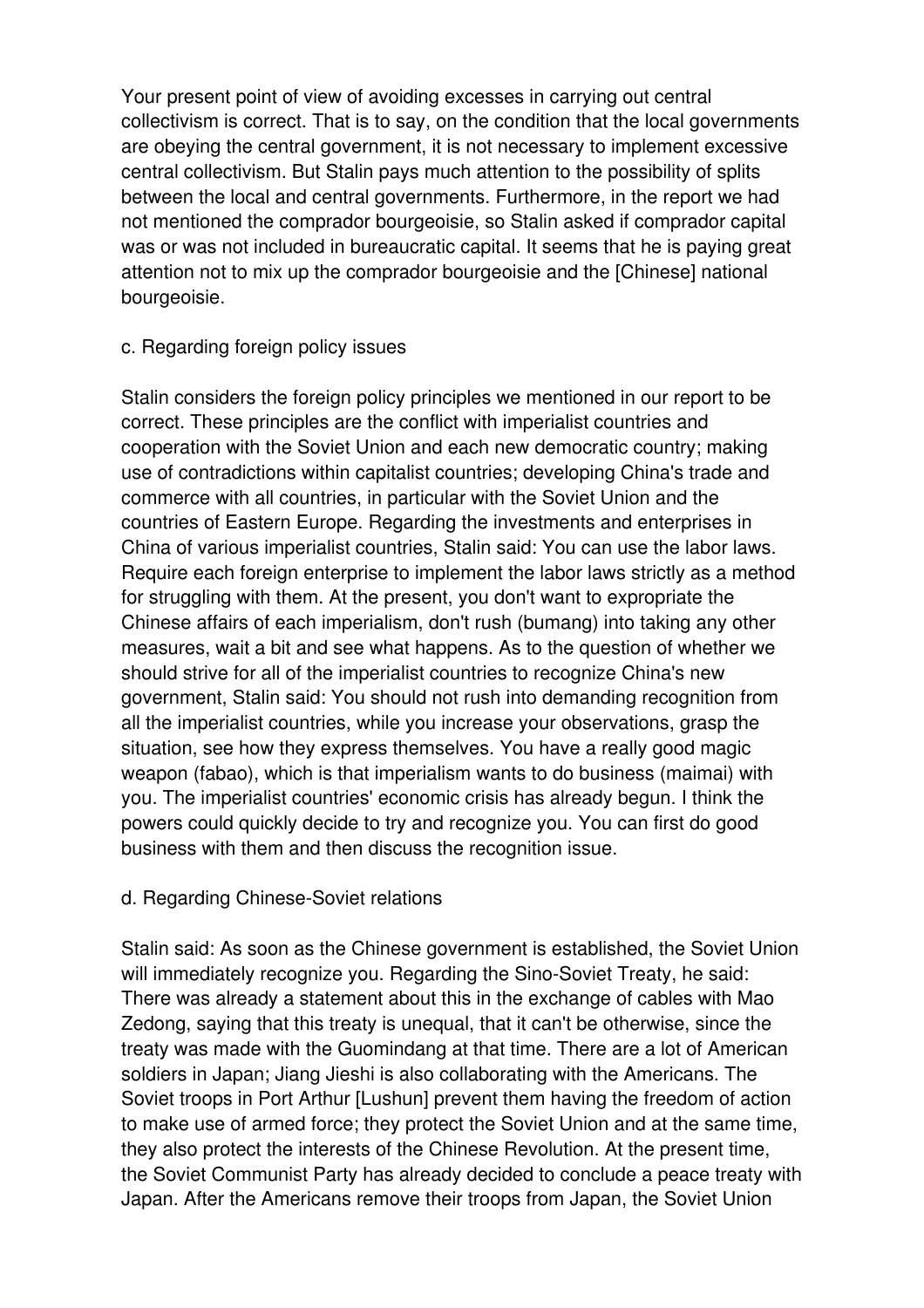can consider withdrawing troops from Lushun. If the Chinese Communist Party considers it necessary that the Soviet troops leave Lushun immediately in order to give the Chinese Communist Party more room to maneuver in the political sphere, the Soviet troops can withdraw from Lushun and Dalian [Luda] right now. Stalin does not consider necessary [yongbuzhao] any of the three preliminary options (inherit the treaty without changes, sign a new treaty or announce that in a while a new treaty will be signed) for handling the Chinese-Soviet treaty that we presented in the report. He said to wait until Mao Zedong comes to Moscow to solve this matter. Regarding China's relations with the countries of Eastern Europe, Stalin said: You can negotiate with all the countries of Eastern Europe. We can help you, but it is best if you negotiate directly. Furthermore, he said, Czechoslovakia, Poland, Hungary and Romania all can supply you with goods and help you. You can negotiate with them boldly. Regarding the question of relations between the Soviet and Chinese communist parties, Stalin said: when you said in the report that the Chinese Communist Party obeys the Soviet Communist Party, we felt strange. There has never been a case of one country's party obeying another country's party, because it is impermissible [buxukede].The two parties are responsible to their own peoples. If there is a problem, we talk about it. If there is a difficulty, we help each other. It's not a matter of one party obeying another. Close party relations is correct. Today's Politburo meeting is such a kind of tie. Regarding Mao Zedong's coming to Moscow, Stalin said: When China's [new] government is established and relations are established between our countries, then Mao can come. If Mao still finds it inconvenient to come, the Soviet Union can send a delegation to China.

### e. Other matters

1. Regarding Xinjiang, Stalin said: because in Xinjiang there are no runways, there is still no way to bring troops in to Xinjiang by air. As for sending fighter aircraft to beat Ma's cavalry<sup>2</sup>, this is very simply done. We can send a detachment of 40-50 aircraft and we'll begin with Soviet pilots and then pass them over to Chinese pilots [as they are trained.] While we were watching films, Stalin said: in the Second World War, cavalry was not of much use, because they feared the airplane, because they were such a big target, very easy to disperse.

2. Regarding Dalian, Stalin said: we could let the Northeast [Bureau of the Chinese Communist Party] and the Soviet comrades in Dalian discuss and reach agreement. Dalian's governing regime should be united with the Northeast [Bureau's]. While countries are not recognizing China, before the Japanese Peace Treaty is concluded, Dalian's harbor should only be used by Chinese and Soviets.

3. We had asked in the past about opening a Chinese university in Moscow for fewer than 1,000 students to train and build up China's construction and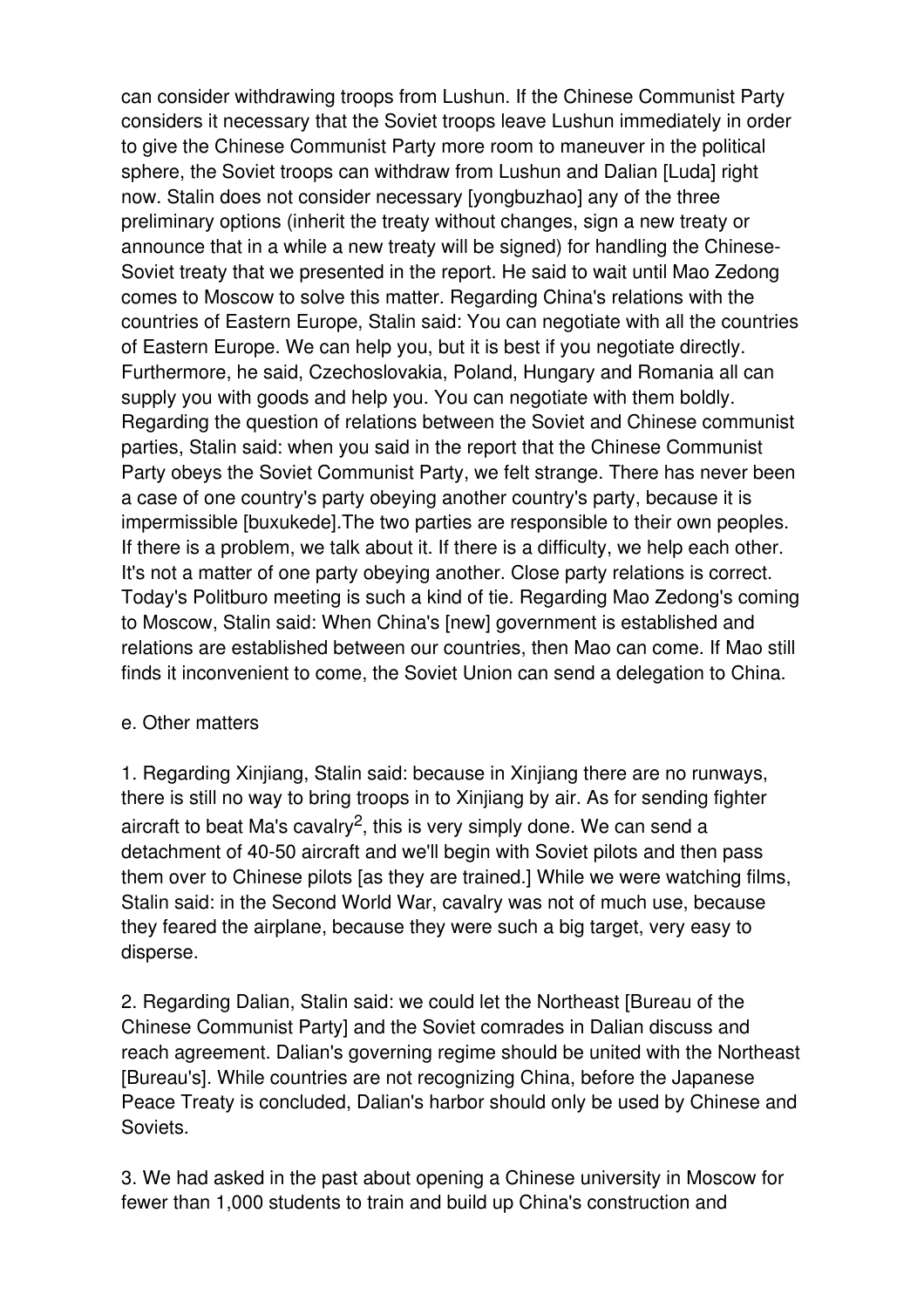management personnel. Stalin said: this is a good thing. There are difficulties, but we can do it.

4. Stalin himself raised the question of building a railway from Outer Mongolia's Hulun [Buir] area to Zhangjiakou (because someone raised this idea during Andreev's visit to Xibaipo). He said, this is a good thing, we can do it. We asked: Can we build a railway from Shaanxi through Xinjiang to the Soviet Union? S[talin] said: It's too long. It's not as good as first building an oil pipeline that would cost less than a third of the railroad. Stalin also said: If you have tea, tung oil, husked rice, tungsten ore, pig bristles and other plant oils, we need them all. Furthermore, he said, you should expand the land area under cotton cultivation and raise cotton production. In order to do this, you should gradually make use of agricultural machinery. It would be very good to increase cotton production.

5. Stalin said: [They can] help us to set up a naval school at Lushun and help us to build maritime defense. Stalin asked us if a Soviet film crew could visit our frontlines and help us to make a film. They [the Soviets] could help us with film technology. We answered that this was possible and said that a film crew had visited Lin Biao's headquarters in the past. Stalin said: because they did a bad job of it there, we withdrew them. We say we want to shoot a film again. It could be good for our relations. Stalin said: We can make the film's contents completely according to your suggestions.

III. Regarding the international situation, after we raised the issue, Stalin replied as follows:

There is a main point for estimating the contemporary international situation and this is whether or not a war can break out. By looking at all manner of international and economic conditions and [deducing] from America's preparations for war (imperialism is always preparing well for war), we can see that at present it is disadvantageous [buli] for imperialism to make war on the Soviet Union. According to regular patterns of historical development, there should not be a war at the moment, but there are adventurers and lunatics (jingshen shichang) in history, so there is still a possibility of war breaking out. We are ready for this. They are even using the nuclear bomb to intimidate [konghe] us, but we are also preparing. We are preparing a bit more quickly than they are.

Some adventurers and lunatics propagandize and say: The Soviet Union wants to attack the US. Others believe this kind of talk, which gives ground for the emergence of adventurers. For example, if the US Secretary of Defense [James] Forrestal, although he is dead, can still produce these kinds of people, then the possibility of war [neng chuwai] is always with us. $^3$ 

We asked: can a compromise agreement be reached on the various problems